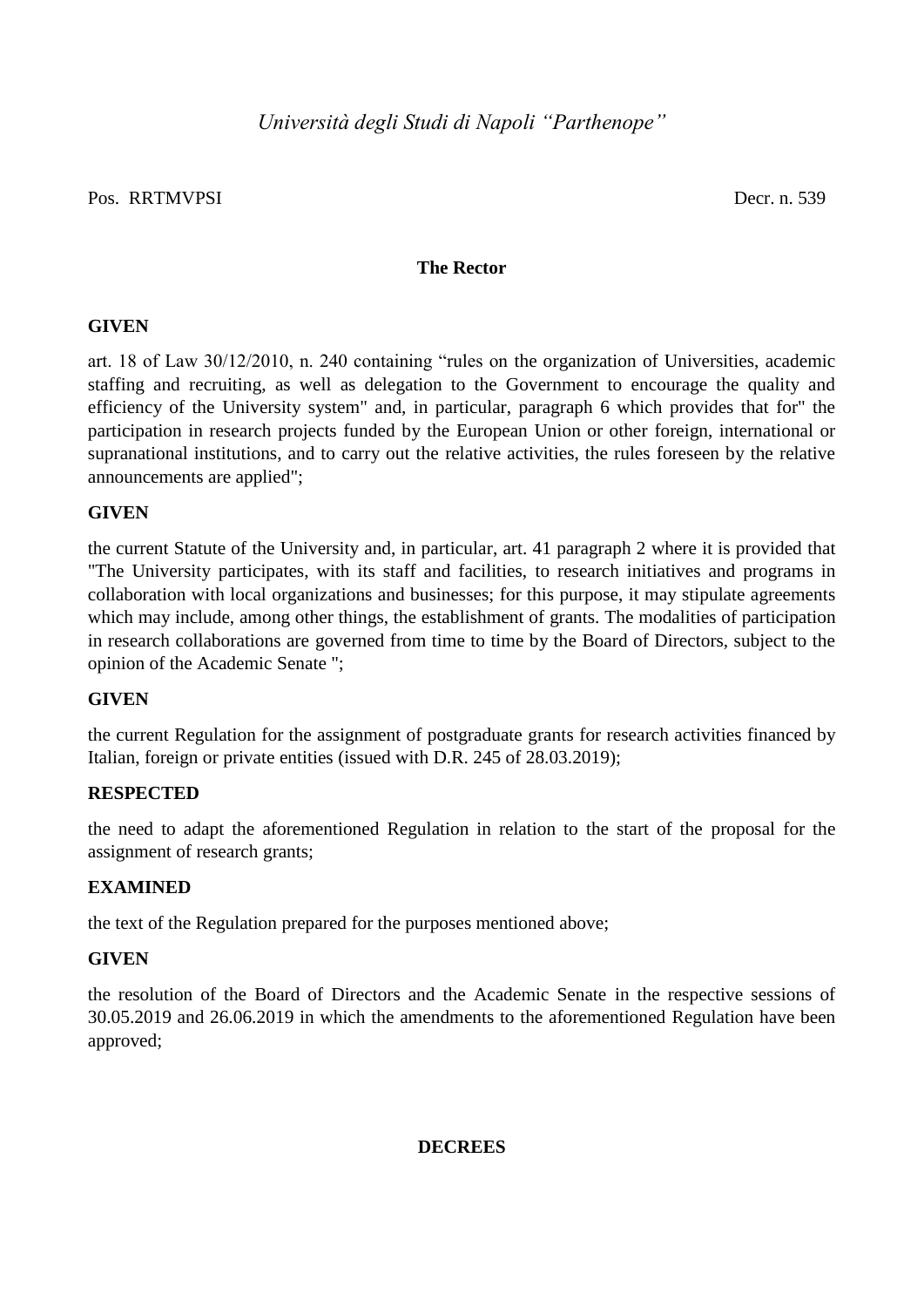Art. 1 The Regulation for the assignment of postgraduate grants for research activity funded by Italian, foreign or private research bodies whose attached text represents a substantial and integral part of this decree;

Art. 2 This Regulation enters into force immediately from the date of publication;

Art.3 The Regulation referred to in Art. 1 repeals and replaces the Regulation referred to in DR 245/2019.

## THE RECTOR

Prof. Alberto Carotenuto

# **REGULATION FOR THE ASSIGNMENT OF POST-LAUREAM GRANTS FOR RESEARCH ACTIVITIES FINANCED BY ITALIAN, FOREIGN OR PRIVATE INSTITUTIONS**

#### **Art. 1**

### **Object**

1. This Regulation governs, pursuant to art. 4, co. 3, of the law n. 210 of 3.7.1998 and art. 18, co. 5

of the law n. 240 of 30.12.2010, the methods of assigning grants for research activities and advanced training funded by:

- Italian or foreign entities on the basis of specific agreements;

- funds deriving from research projects funded by Italian or foreign entities or by the European Union or by other international or supranational foreign institutions.

2. The funds relating to these contributions, specifically finalized, will be registered in specific projects accounting and may come from projects financed by Italian and / or foreign entities, from contracts / agreements with public or private entities, from payments of sums finalized as a result of donations, bequests in favour of those who are in possession of the requisites envisaged by the relative calls for selection.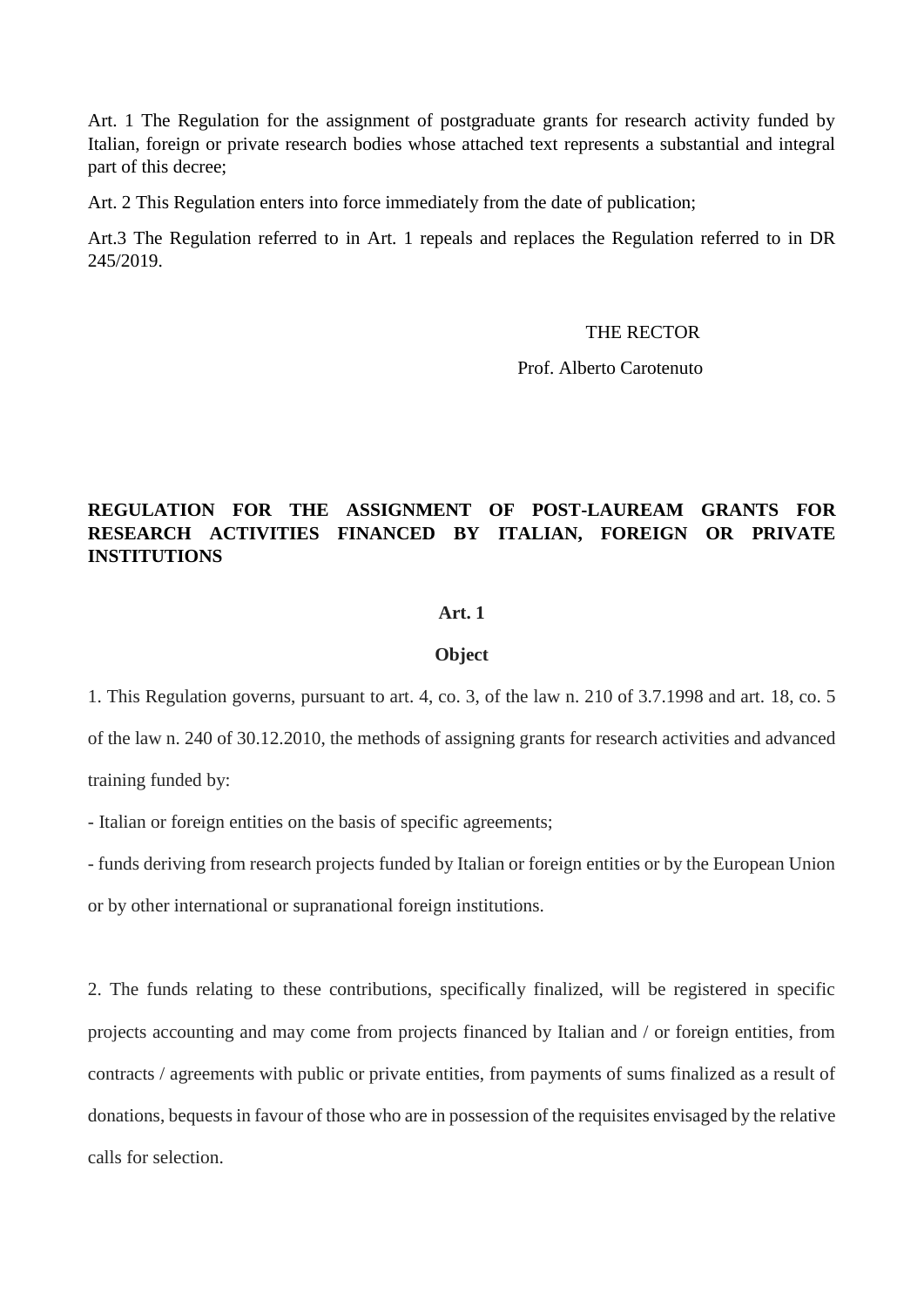3. Pursuant to art. 18, paragraph 6, of Law 30/12/2010 n. 240, relating to research projects funded by the European Union, also through the national or regional authority (PON, POR), or by other foreign, international or supranational institutions, the rules provided in the relevant notices apply and, for anything not foreseen, the provisions of these Regulations apply.

4. This Regulation also applies, insofar as compatible, for the purpose of establishing research grants with University funds.

### **Art. 2**

#### **Proposal**

1.The proposal for the awarding of research grants must be presented to the Council of the competent structure, by the Principal Investigator to whom the resulting funding was granted from the project or from the research contract / agreement and / or from the department director who is managing the research funds.

2.The Council of the competent structure will identify the number of grants to be awarded, the P.I. to whom the fellow should be assigned, as well as the cultural area, the founding amount and the scientific sector for which the grant has to be activated.

3. The activation of the study or research grant, with appropriate accounting coverage, will be assigned following a selection procedure.

4. The procedure is initiated and approved by the competent structure which are the Departments For the Department projects or the Central Administration Offices in the case of University projects.

#### **Art. 3**

#### **Assignment and Selection**

1. Grants are assigned by the Head of the Structure or by the Rector, according to the provisions of art. 2, paragraph 6, following a specific selection based on qualifications, possibly integrated by interview, according to the indications provided by the proposing structures and with the procedures established in the call.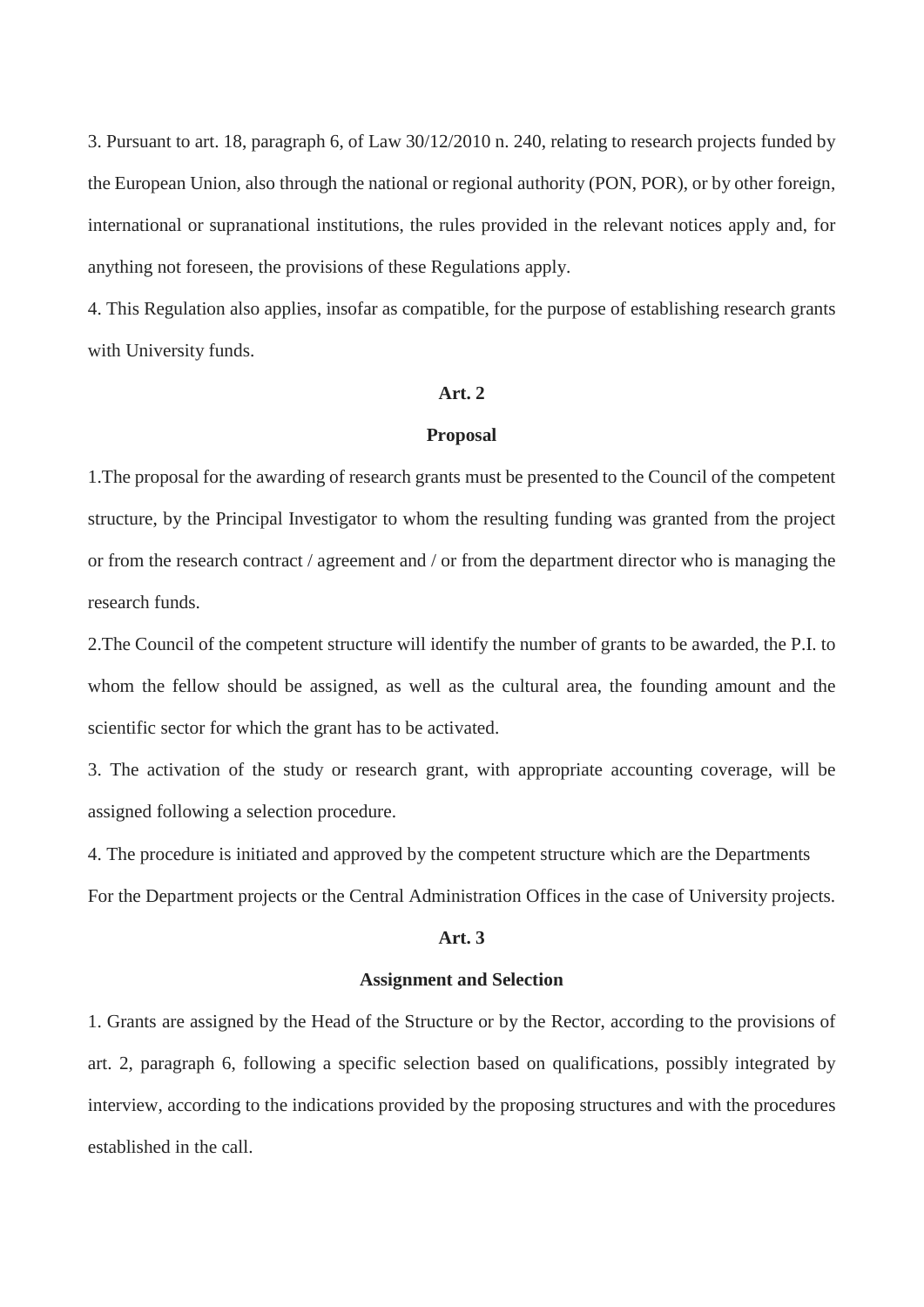2. Without prejudice to the provisions of art. 2, paragraph 6 of this regulation, notices are normally approved by the competent structure, issued by the Head of the Structure, and adequately advertised on the University website and in the Register for a minimum of 20 days unless otherwise specified by the research project.

3. The selection notice must necessarily indicate:

- a. the scientific disciplinary area or sector;
- b. the qualifications required;
- c. the theme, the object and the purpose;
- d. the deadline for submitting applications;
- e. the competent office;
- f. the duration of the grant;
- g. the funding amount of the grant;
- h. the funds on which the disbursement of the research grant will be charged;
- i. the method of disbursement of the grant;
- j. the obligations of the fellows;
- k. the criteria for evaluating qualifications;
- l. the composition of the selection board;
- m. any causes for exclusion;
- n. the Principal Investigator under whose supervision the fellowship is developed;
- o. the indication of the structure where the fellow has to develop his / her activity;
- p. the procedures for performing the tests and their evaluation;
- q. the beginning and the development of activities.

# **Art. 4**

## **Principal Investigator**

1. The fellow's activities are developed under the supervision of a professor or researcher from the University in quality of Principal Investigator.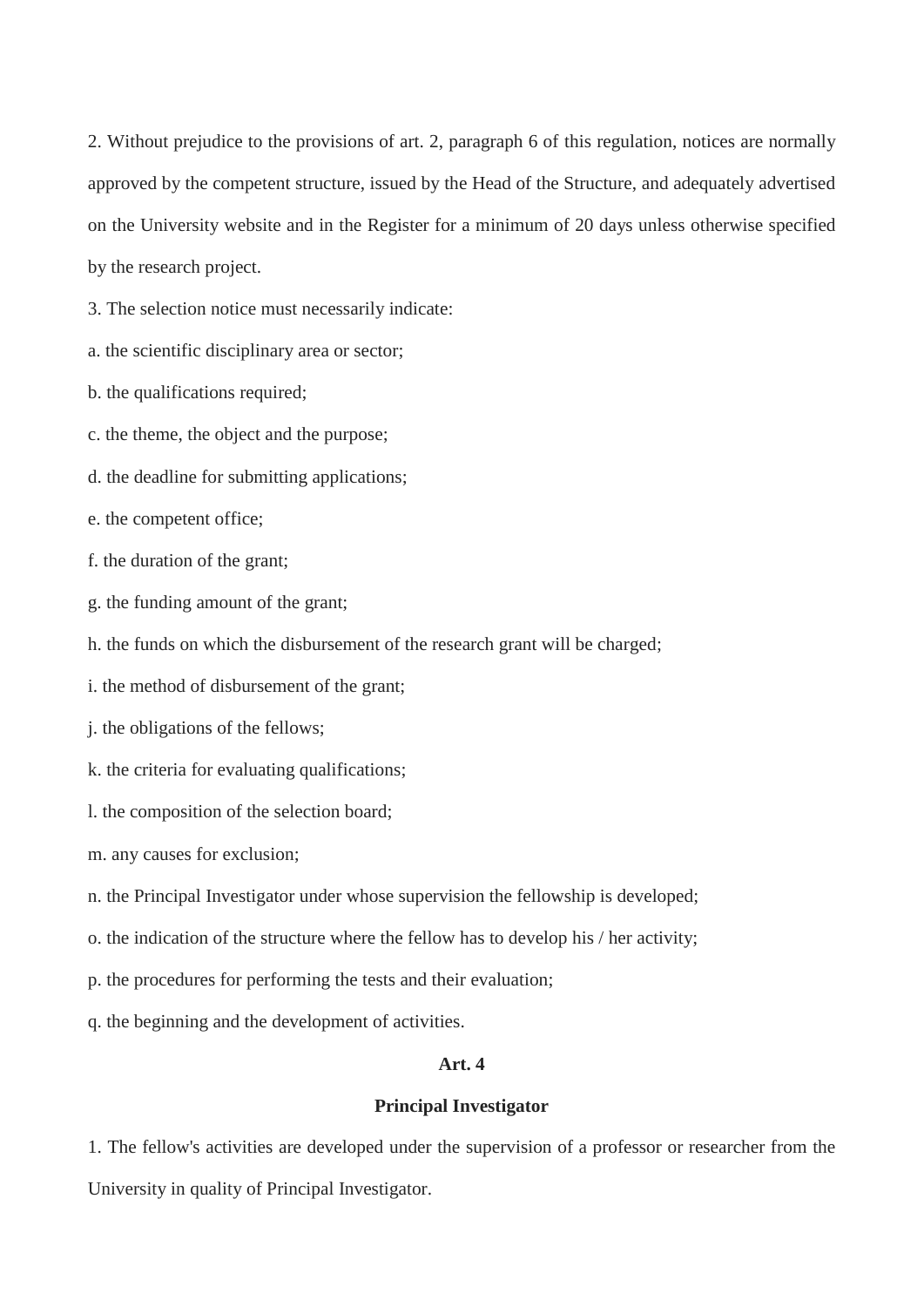2. In the case of grants funded on specific research projects, the Principal Investigator is the research responsible or his delegate. In all other cases, the Principal Investigator is chosen by the Structure Council upon activation of the grant.

3. In the case of grants funded by institutions, the Principal Investigator can be identified in agreement with the financing institution.

4. The Principal Investigator is responsible for the control of the correct performance of the fellows' activity.

## **Art. 5**

#### **Duration**

1. Grants for research activities have a duration proportionate to the needs of the activity and its financial covering. This duration is between three and twenty-four months, except for the case in which the research project or convention do not set a different term.

2. It is possible, for needs aimed at completing the research, to obtain the extension of the grant, which has to be proposed by the Principal Investigator within the deadline of the grant itself and has continuative nature.

3. In case of renewal, it is necessary to reformulate the activation of the research grant according to the procedure provided in Article 2 of this Regulation.

4. The start date of the activity must be indicated in the call for applications and can be postponed at most of 15 days for project needs proven and authorized by the Principal Investigator or by the director of the competent structure.

5. The research activity can also be developed at Italian or foreign facilities other than that of Parthenope University, after the authorization of the Principal Investigator.

#### **Art.6**

## **Selection Board, applications for admission and minutes**

1. The selection procedure for candidates is entrusted to an Examination Board, appointed by the Head of the competent structure which issues the call and is composed by: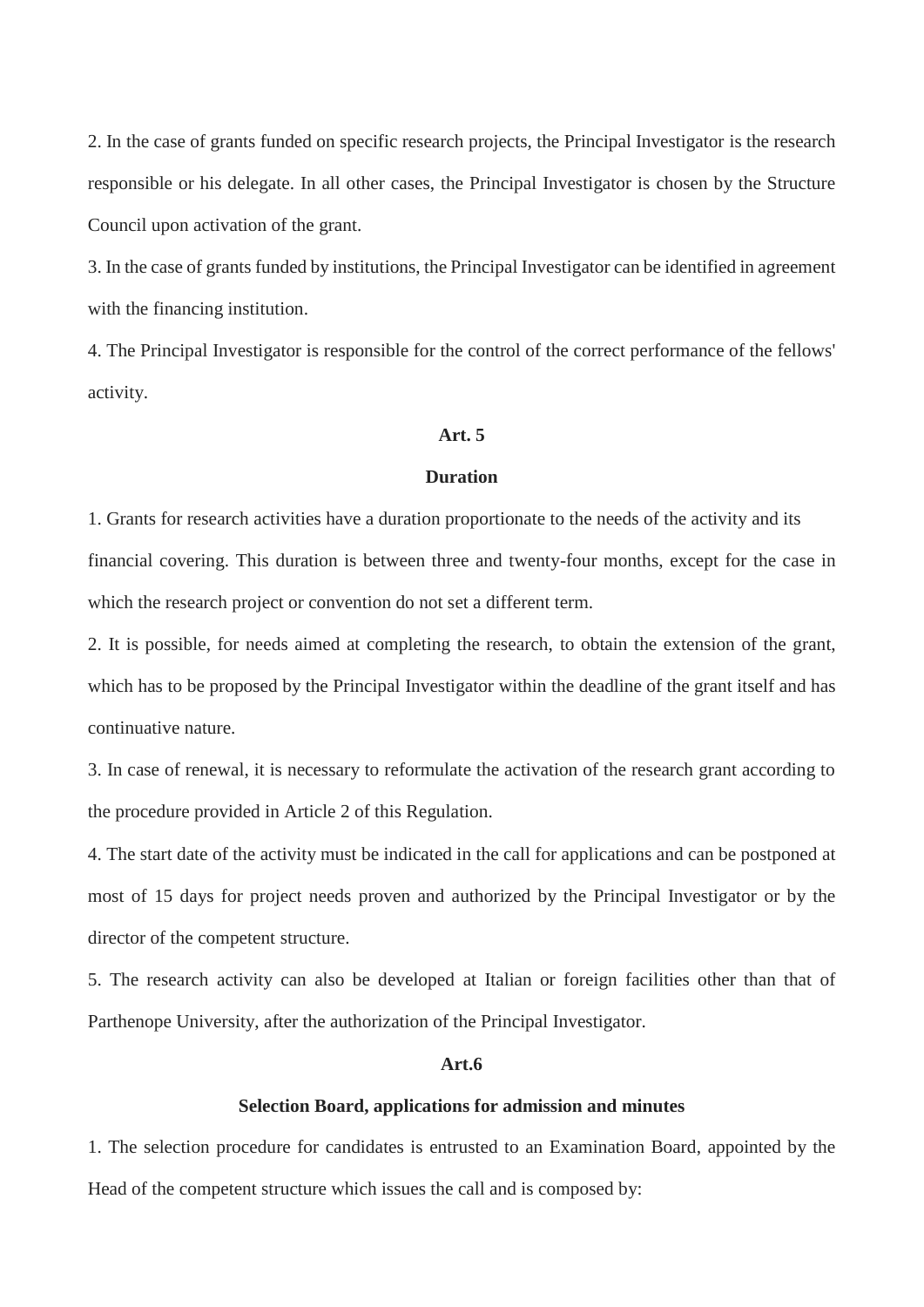- The P.I. of the research activity and of the related funds, or his delegate (or a delegate designated by the Head of the Structure);

- Two professors designated by the Institution Council.

2. The minutes of the work of the board are approved by provision of the Head of the structure. After the verification of the regularity of the administrative aspects by the Manager of the Procedure, the documents are signed by the Head of the competent structure, validated by the Administrative manager and published on the University website.

# **Art. 7**

#### **Assignment and Incompatibility**

1. Grants are assigned by decree of the Head of the Structure according to the ranking of merit formulated by the judging board.

2. The winner / s will be notified a written communication by registered letter with return receipt.

3. Within 15 days from the notification, the winners must send to the competent Office, under penalty of disqualification, a declaration of acceptance of the grant under the conditions provided by the call of the competition.

4. With the same declaration, the beneficiary must also give explicit assurance of having never benefited from the same grant in the past and that will not benefit from other similar grants or fellowships for the entire period of the grant.

5. In the case of non-acceptance of the grant by the winner, the grant can be assigned to another candidate, according to the order of the ranking, where there is one. The scrolling of the ranking is possible only if a period of at least two months of grant remains.

6. The grant can be suspended in case of serious and certified illness of the fellow which lasts for a period equal to or longer than one month. The suspension of the grant for maternity and for paternity, in analogy to the provisions for PhD students and research fellows of the University of Naples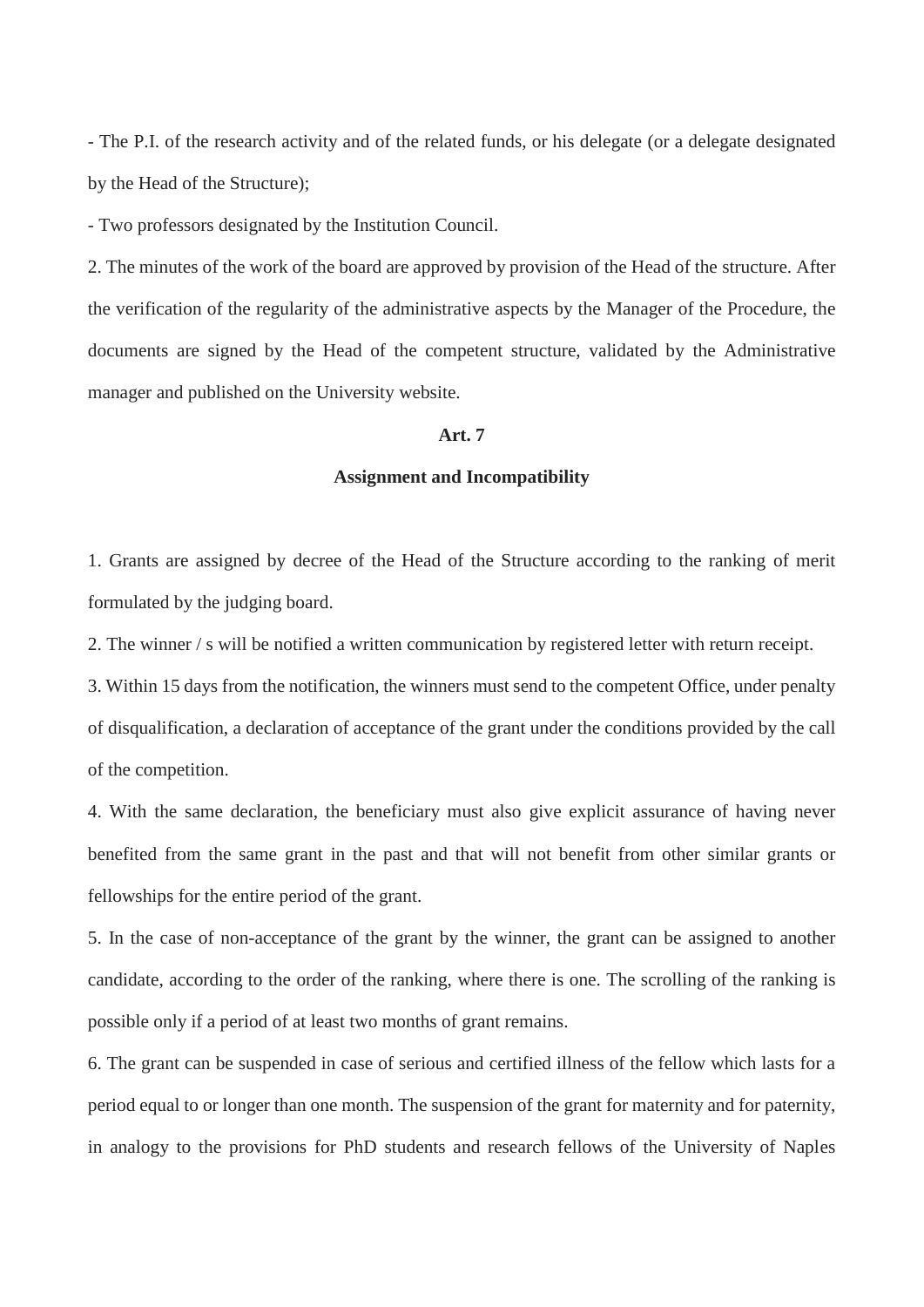Parthenope by decree of the Rector and with the authorization of the Principal Investigator, is possible as well.

7. In the event that there is incompatibility with the period of suspension of the research activity, the period cannot be accorded.

8. In the event of failure in recovering the suspension period, the interested party must return the payments received corresponding to the not recovered period.

9. The grants covered by these Regulations cannot be combined with research fellowships or with other grants assigned for any reason, except those granted by national or foreign institutions which are useful for integrating, with stays abroad, the research activity for fellows.

10. Grants are incompatible with enrollment in any course of study, except for the enrollment, as long as without the use of a grant, to a PhD course, to a specialization school as well as to a second level Master's course. Furthermore, those who have a marriage relationship or a degree of kinship or affinity, up to and including the fourth grade, with a professor belonging to the Department or the proposer structure or with the Rector, the General Manager or a member of the Board of Administration of the University cannot participate to the competition.

11. The fruition of the grant is incompatible with any public or private employee labour.

#### **Art. 8**

### **Supply and Payment of the Grant**

1.The funding amount of the grant is determined by the structure, in relation to the established access requirements and the complexity of the project.

2. In determining the monthly amount of the research grant, the structures must consider:

a) the extent of the activities to be carried out;

b) the complexity and difficulty of the research;

c) the existence of particular requirements of scientific competence and professionalism useful for the achievement of the objectives contemplated by the research activity announced;

d) the need for proven research experience;

- e) scientific production congruent with the subject of the research;
- f) knowledge of foreign languages.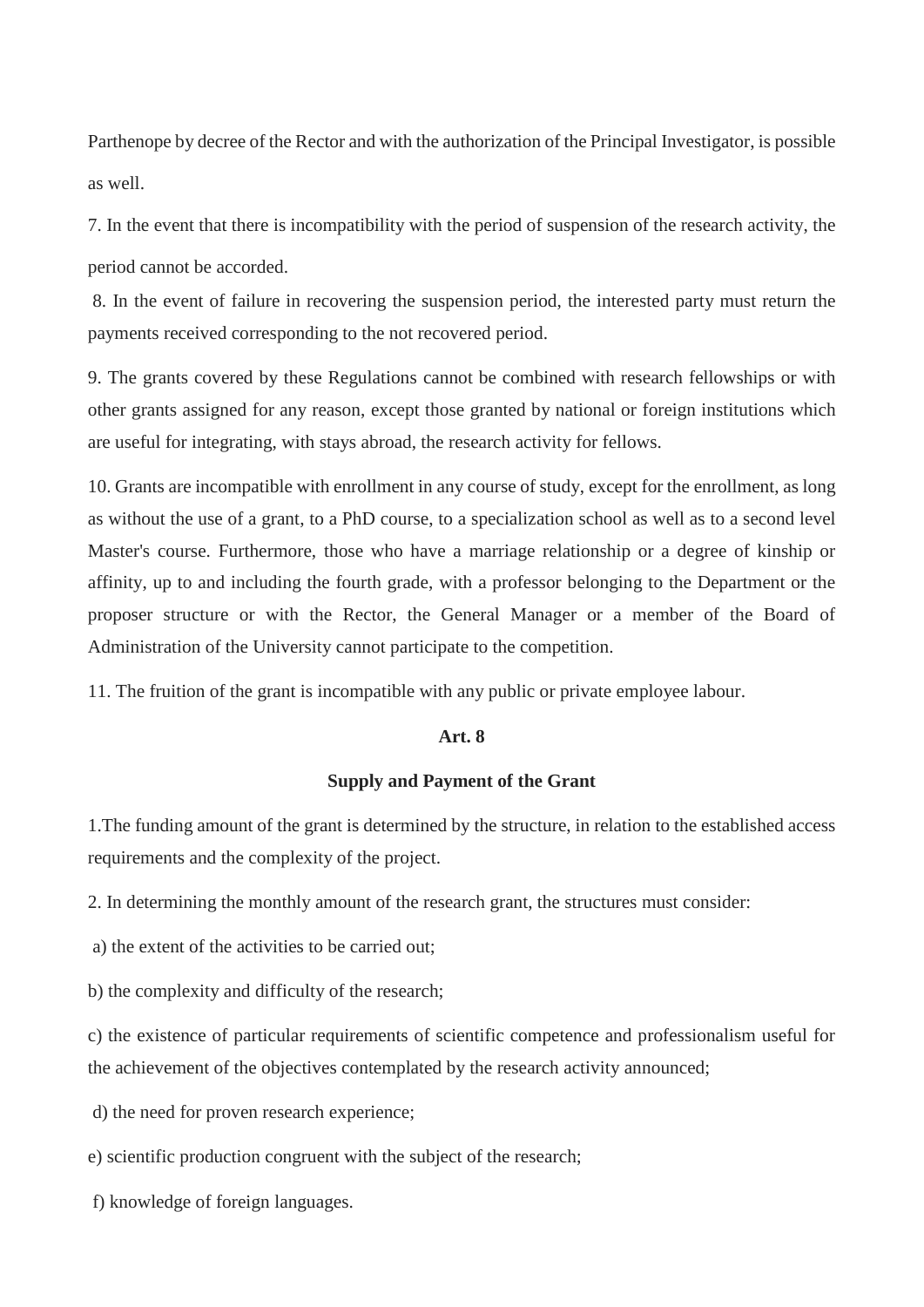3. In determining the amount, the structures, unless specifically and otherwise provided by the research project financed with external funds, they must also take into account that:

a) it cannot be less than  $\epsilon$  13,058.61 per year for grants to be used in Italy and 19587.92 for grants to be used abroad. As a consequence, the minimum monthly amount is respectively 1089 euros and

1632 euros.

The amount is set by the MIUR / Tesoro inter-ministerial decree of 19 April 1990 revalued by ISTAT;

b) the maximum amount cannot exceed the minimum annual amount of research grants.

4. The monthly calculation of the grants must take into account the parameters contained in the previous paragraph.

5. Research grants are disbursed in deferred monthly payments upon certification of the activity carried out by the Principal Investigator. In the event of interruption of the use of the grant, of any termination and any change in the relationship with the fellow, the head of the structure where the activity is carried out must promptly notify the fact to the competent office.

6. The last payment is subject to the submission by the fellow of a report on the activity carried out, together with a certificate of successful conclusion by the docent who followed the activity.

7. Research grants are subject to the tax and social security treatment provided by the law in force at the time of settlement of the funding amount. Currently these grants make use of the exemption provided by art. 4 c. 3 of Law 210/1998, as clarified by Resolution no. 120 / E of the Central Director of the Revenue Agency of 23.11.2010.

### **Art. 9**

### **Insurance**

Grant fellows are required to pay the premium for accident and liability insurance coverage for the duration of the grant. This premium will be retained at the time of the first payment of the research grant.